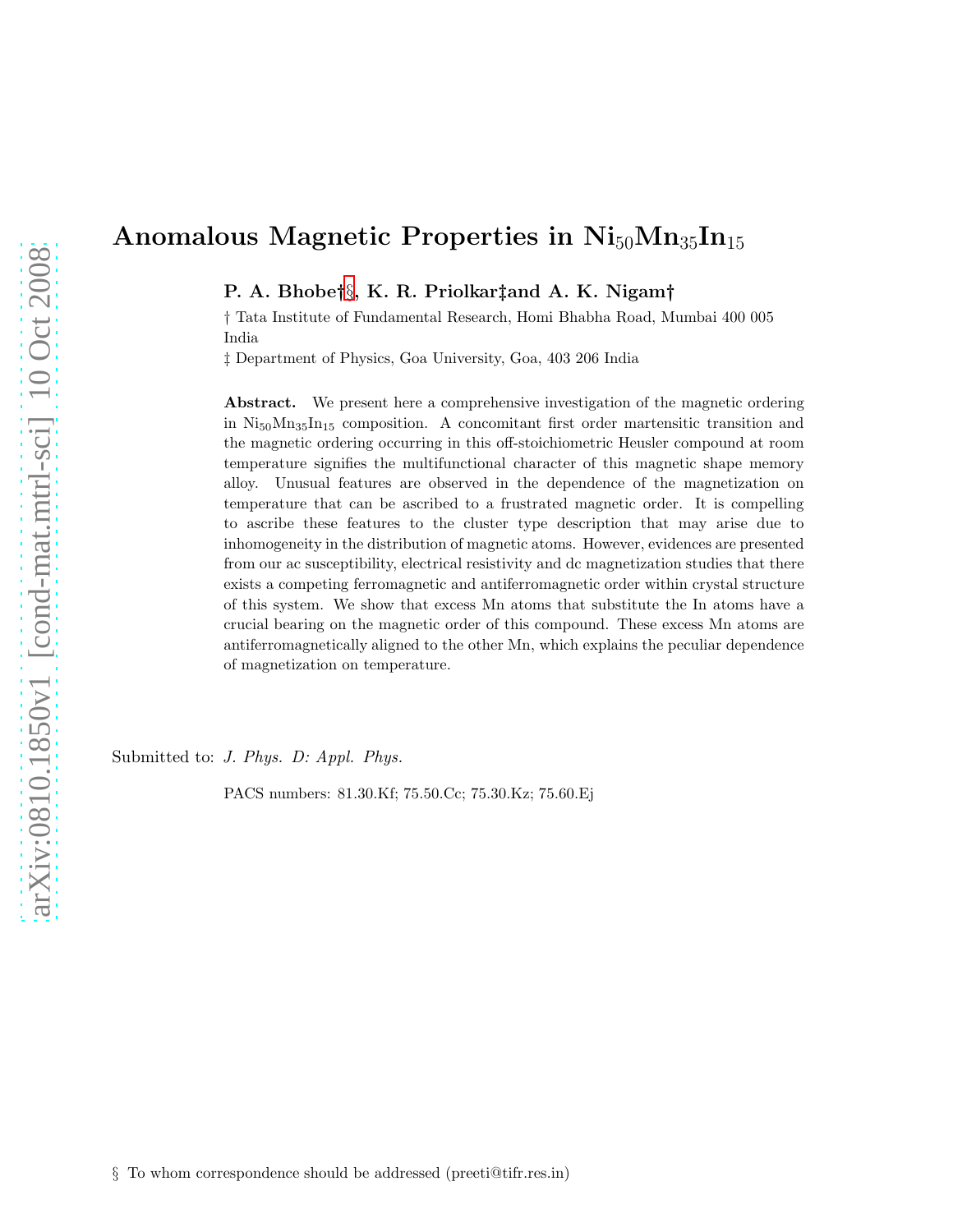## 1. Introduction

Ni-Mn based Heusler alloys of the type  $Ni_{50}Mn_{50-y}X_y$  ( X = In, Sn and Sb) have recently been identified by Sotou *et.al* [\[1\]](#page-8-0) as systems undergoing martensitic transition in the ferromagnetic state. Such compounds have the tendency to display huge strains with application of moderate magnetic fields. This unique magnetoelastic property has numerous technological implications leading to wide spread applied research like the magnetic shape memory, magnetocaloric and magnetoresisitive effect. These unique properties are an outcome of the Martensitic Phase Transformation that takes place in a magnetically ordered state. The classic example of this class of materials is the Heusler alloy,  $Ni<sub>2</sub>MnGa$  [\[2,](#page-8-1) [3,](#page-8-2) [4,](#page-8-3) [5\]](#page-8-4).

Martensitic transformation is a first-order structural phase change wherein the constituent atoms get displaced from its crystallographic positions over varied amplitude of displacement in a highly correlated fashion. Upon transformation, the crystal structure changes from a highly symmetric cubic phase to a low symmetry structure. Some ferromagnetic Heusler compounds are known to undergo a martensitic transition that is highly reversible and the compounds can be cycled several times through the transformation temperature. The generic formula for Heusler compounds is  $X_2$ YZ. In the high temperature phase, the structure can be viewed as four interpenetrating fcc lattices with X atoms occupying the  $(0,0,0)$  and  $(\frac{1}{2},0,0)$  sites; Y atoms occupying the  $\left(\frac{1}{4}\right)$  $\frac{1}{4}, \frac{1}{4}$  $\frac{1}{4}, \frac{1}{4}$  $(\frac{1}{4})$  sites and Z atoms occupying the  $(\frac{3}{4}, \frac{1}{4})$  $\frac{1}{4}, \frac{1}{4}$  $\frac{1}{4}$ ) sites. A tetragonal or orthorhombic structure is observed in the low temperature martensitic phase with the displacement of atoms giving rise to modulations that extend over several crystal planes.

Recently found  $Ni_{50}Mn_{50-x}In_x$  compounds that belong to the class of Heusler alloys have been in focus, especially for  $x$  having martensitic transition temperatures near room temperature. In particular, the stoichiometric composition  $Ni_{50}Mn_{25}In_{25}$  is known to order ferromagnetically at  $T_C \sim 315$  K [\[6\]](#page-8-5), does not undergo a martensitic transition. While, the Mn-rich off-stoichiometric composition  $Ni_{50}Mn_{50-x}In_x$  exemplifies a martensitic transition. This transition temperature  $(T_M)$  is highly sensitive to the Mn:In ratio and a value between 260 K to 302 K have been reported for In content varying over a small value of 13 to 16% atomic concentration [\[1,](#page-8-0) [7\]](#page-8-6). However, the  $T_C$  is not very influenced by the Mn:In ratio and varies only slightly with the composition. A large negative magnetoresistance over 50% is attainable in the Ni-Mn-In compound at moderate field strengths [\[8\]](#page-8-7). A giant isothermal entropy change takes place when the structural and the magnetic transition temperatures coincide or are in close vicinity to each other resulting in an inverse magnetocaloric effect (MCE) near room temperature [\[9,](#page-8-8) [10,](#page-8-9) [11\]](#page-8-10). It may be noted that an inverse MCE is generally displayed by materials with antiferromagnetic order and the magnitude obtained is generally quite low. It is therefore fundamentally important to gain thorough insight into the structural and magnetic aspects of the technologically important compound. With this aim, we propose to study the nature of magnetic interactions in the composition  $\rm Ni_{50}Mn_{35}In_{15}$  where a concomitant structural and magnetic transition is obtained near room temperature.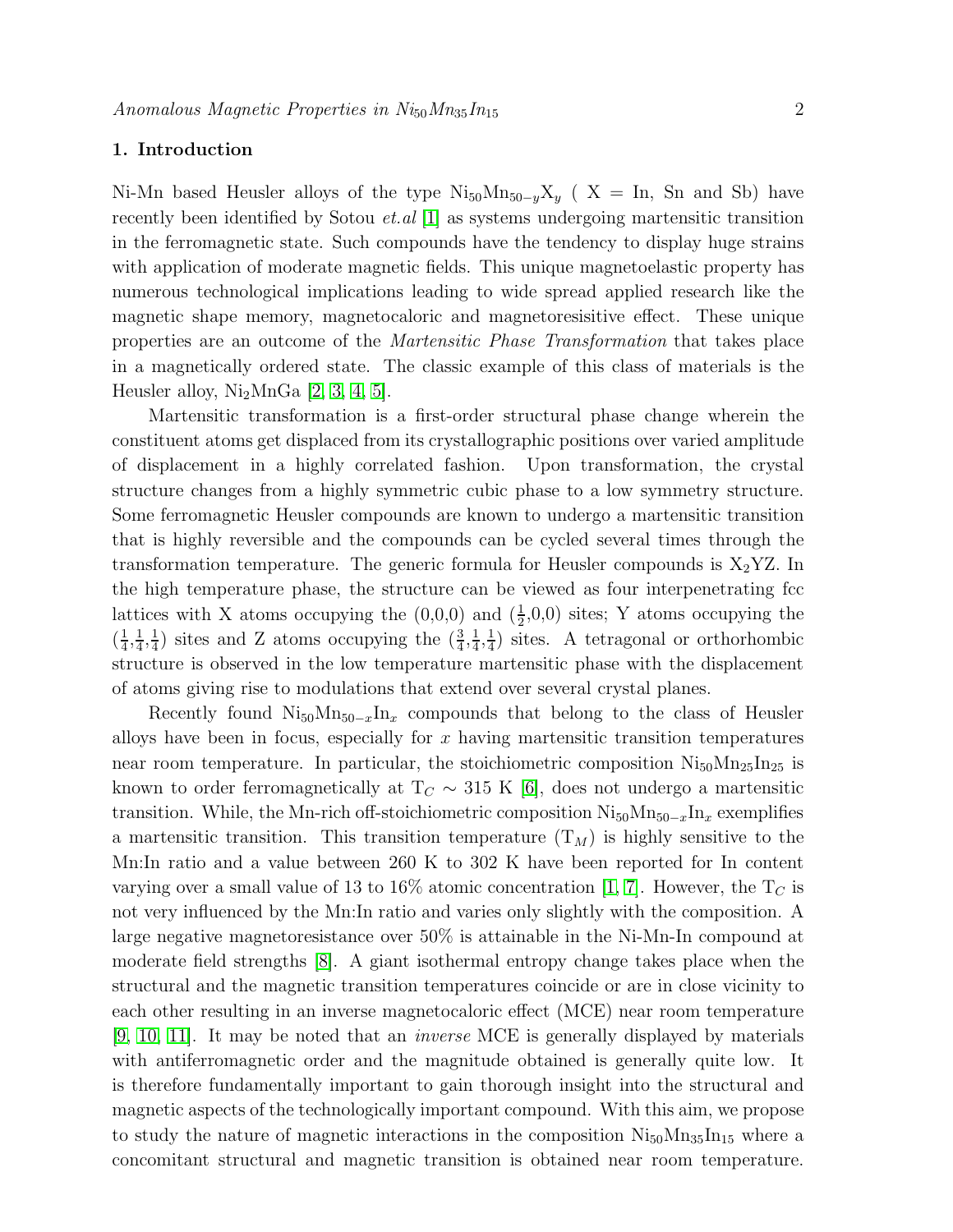The key question to be addressed in the present study is the character of the various magnetic interactions that develop with varying distances between magnetic atoms in the two crystallographic phases. We have carried out the measurement of magnetic and transport properties of  $Ni_{50}Mn_{35}In_{15}$  Heusler alloy and the results are presented here.

#### 2. Experimental

 $\rm Ni_{50}Mn_{35}In_{15}$  was prepared by arc-melting the constituent elements of 4N purity under argon atmosphere. The button so obtained, was annealed at 1000 K for 48 hours followed by quenching in ice water. Subsequent energy dispersive x-ray (EDX) analysis confirmed the composition to be close to nominal with  $Ni = 49.26$ ,  $Mn = 35.13$  and In = 15.49. The ac susceptibility  $(\chi_{ac})$  and four probe resistivity measurements were performed using Quantum Design Physical Properties Measurement System. While for the dc magnetization measurements the Quantum Design SQUID magnetometers (MPMS-XL and MPMS SQUID-VSM) were employed. The  $\chi_{ac}$  Vs. temperature was measured in the presence of different dc fields and with the excitation frequency varied over three decades. The sample was cooled to lowest measurement temperature  $(5 K)$  in zero field state and the data was recorded while warming up to ∼ 330 K. Magnetization as a function of field was measured under sweep magnetic fields up to  $\pm$  5 T at various temperatures. Before each measurement, the sample was heated to 330 K and cooled in zero field state to the desired temperature. For the resistivity measurements the data was recorded in the region 5 K to 380 K in the presence of 5 T and 9 T magnetic fields.

#### 3. Results and Discussion

The temperature dependence of the magnetization from 5 to 380 K, recorded while cooling in the zero field state (nominal field 5 Oe), for  $Ni_{50}Mn_{35}In_{15}$  is presented in figure [1.](#page-9-0) It can be clearly seen that with decreasing temperature the magnetization rises abruptly at the ferromagnetic ordering temperature  $T<sub>C</sub> = 306$  K. While the abrupt decrease in magnetization occurs at the martensitic phase transformation with  $T_M = 302$ K. The inset shows the enlarged view of these magnetic and martensitic transformations.  $\chi_{ac}$  measured at a frequency  $f = 13$  Hz in an ac field of 1 Oe is presented in figure [2.](#page-9-1) The data shows a very sharp peak at about 300 K which is an outcome of concomitant martensitic and magnetic transformation taking place in the compound.

As mentioned earlier, the martensitic transformation is a first order structural transformation, taking place from a high symmetry cubic phase to a low-symmetry structure. It thus involves a start temperature, when the structure starts deforming and a finish temperature, when the transformation is complete. The variants of the new crystallographic phase that are formed in this region of the start and finish temperatures, re-establish the magnetic interactions that had been present in the parent cubic phase. The difference in anisotropy strongly modifies the field dependence of the magnetization in these two phases [\[12\]](#page-8-11). For the present sample, the structure starts deforming at 302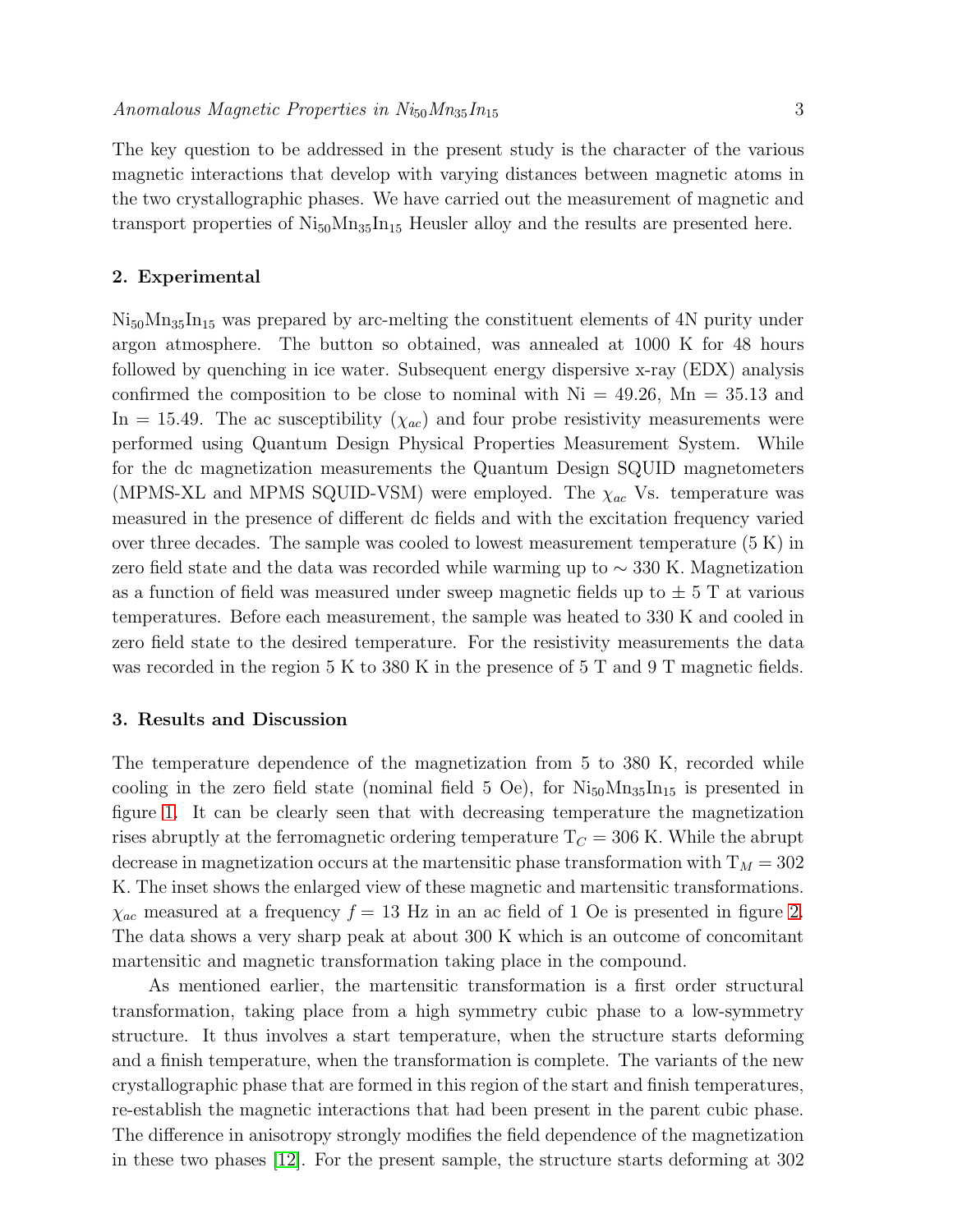K and the transformation completes by  $\sim$  270 K. However, it is interesting to note that magnetization or  $\chi_{ac}$  attains an almost zero value after the structural transition is complete. This is an uncommon feature and implies that the magnetic interactions of this compound should be quite complex.

The  $\chi_{ac}$  measured during the warm-up cycle displays yet another broad peak at  $T^* = 170$  K, while the dc magnetization (measured while cooling) shows a constantly increasing magnetization with a hump-like feature at the same temperature. However, the magnetization keeps increasing with the subsequent fall in temperature below T<sup>∗</sup> . The exact nature of T<sup>∗</sup> is not clear at the moment. The first report on this family of compounds by reference [\[1\]](#page-8-0) claims the occurrence of an additional martensite-tomartensite transformation at low temperatures. They observe some intricate changes similar to T<sup>\*</sup> in their low temperature magnetization data ( $M(T)$  with  $H = 500$  Oe) that are taken as signatures for the occurrence of second structural transformation. However, feature similar to T<sup>∗</sup> observed in the magnetization measurements by reference [\[7\]](#page-8-6) has been ascribed to the magnetic ordering of the martensitic phase by them. Thus, it becomes essential to verify the nature of T<sup>∗</sup> and also to investigate the reason for the drastic fall in  $\chi_{ac}$  to almost zero value upon martensitic transformation. Hence  $\chi_{ac}(T)$  was measured in a constant dc field varying from 0 to 500 Oe and the plots are presented in figure [3.](#page-10-0) With the increase in dc field the peak at T<sup>∗</sup> broadens and decreases in magnitude. At 500 Oe, the peak smears out completely and a small hump begins to appear at a lower temperature, as can be seen in the inset of figure [3.](#page-10-0) Such dependence of the peak at T<sup>∗</sup> on dc magnetic field implies that there exists other competing magnetic interactions in this system that compete with the long range ferromagnetic order. Such complicated behaviour with competing ferromagnetic (FM) and antiferromagnetic (AFM) interactions generally results in a frustrated magnetic order.

A possibility that may give rise to competing FM/ AFM interactions in  $Ni_{50}Mn_{35}In_{15}$  is the inhomogeneous distribution of the constituent elements forming regions of varied stoichiometries. Since the amount of In is the least in this compound, regions rich in Ni<sub>2</sub>MnIn and NiMn can form. It is well established that  $Ni<sub>2</sub>MnIn$  is ferromagnetic in nature [\[2\]](#page-8-1) while NiMn displays antiferromagnetism [\[13\]](#page-8-12). In case such a possibility exists in the present compound, the random distribution of such magnetic entities would lead to cluster formation and eventually result in the freezing of the resultant magnetic moment. It is important mention here that the present compound shows robust martensitic phase transformation at room temperature while neither  $Ni<sub>2</sub>MnIn$  or NiMn display this property. Hence little doubt exists about  $Ni<sub>50</sub>Mn<sub>35</sub>In<sub>15</sub>$ lacking in compositional uniformity. Nonetheless, to further investigate the cause for  $FM/AFM$  interactions due to possibility of inhomogeneous mixing,  $\chi_{ac}$  was measured with varying frequencies. Temperature dependence of  $\chi_{ac}$  at different frequencies  $f(13)$ to 1333 Hz) is presented at figure [4.](#page-10-1) It is evident from this plots that the peak position at T<sup>∗</sup> does not show a shift in temperature with changing frequencies. This observation rules out the possibility of T<sup>∗</sup> being a time dependent phenomenon and hence cannot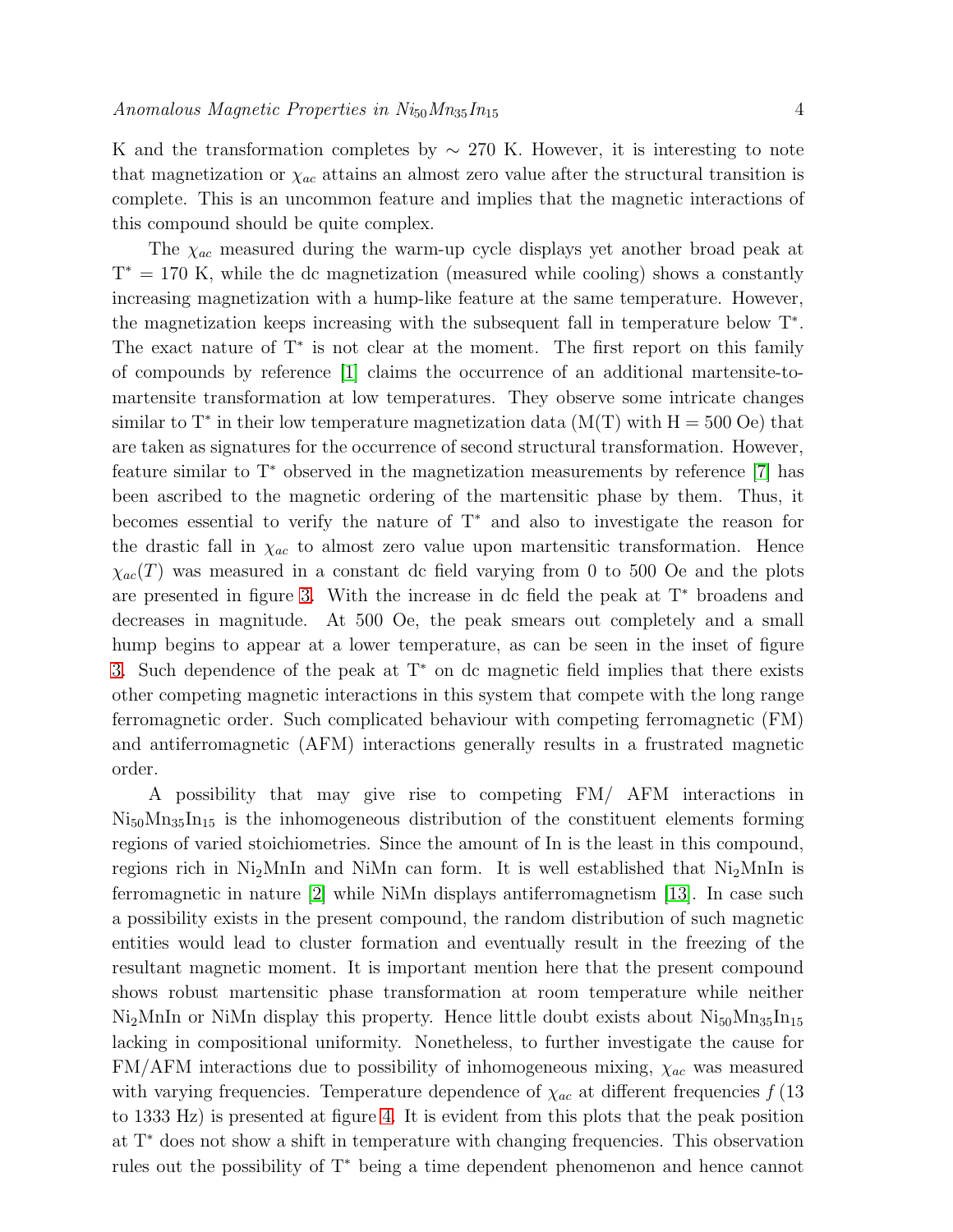be related to freezing of the magnetic moment like in a spin-glass state.

The shape of the hysteresis loop generally provides a better understanding of the magnetic ground state of a material. Hence  $M(H)$  loops at select temperatures were obtained by heating the sample to the paramagnetic region (350 K) and cooling to the desired temperature in a zero field state. As can be witnessed from figure [5,](#page-11-0) the  $M(H)$ loop at 300 K (and 290 K) displays a very complex behaviour. The initial steep rise in M(H) for small field values demonstrates the ferromagnetic character of the sample. With the increase in field to intermediate values, a metamagnetic transition is observed as depicted in the inset. In the case of ferromagnetic shape memory alloys,  $M(H)$ measurements in the martensitic transformation region does display a metamagnetic transition due to reorientation of the already formed martensite variants. However, the type of metamagnetism seen in the present case is quite unusual. Also, there is a considerable increase in the saturation magnetization upon cycling the sample though magnetic field. The mechanism driving the transition between the two metastable states cannot be explained by a simple reorientation of an existing martensite component, but may be connected to the nucleation of an additional magnetic phase. It is rather difficult to attribute the exact cause for the metamagnetic transition. Further, the width of the hysteresis almost goes to zero at  $H = 0$ . Such hysteresis have been considered earlier as possible signatures of a field-induced firstorder metamagnetic transition from AFM to FM in cubic laves phase Co-doped CeFe<sub>2</sub> alloys  $|14|$ . Also, with the drop in temperature, there is a decrease in the overall saturation magnetization seen for the  $M(H)$  at 290 K. This observation is in agreement with the  $\chi(T)$  plot where the susceptibility decreases with decreasing temperature in this temperature region and starts building up below 240 K with a peak at  $T^*$ . Thus M(H) was measured in the vicinity of  $T^*$ .

Initially the magnetization rises sharply at small field values indicating a ferromagnetic order. However, it does not saturate at high fields as expected for a typical ferromagnet. Also, interesting features are seen in the low field region of  $M(H)$ as displayed in figure [7.](#page-13-0) Small hysteresis is observed at 170 K and 160 K. For the M(H) at 100 K and below, the virgin curve initially shows a linear rise in magnetization with field up to ∼ 500 Oe and then the slope of the curve changes and it lies outside the hysteresis loop. Such a feature resembles to that of a field-induced transition. We can then define  $H_{\text{cric}} \sim 500$  Oe as a crossover field. This value of crossover field remains roughly the same for all the subsequent M(H) curves. It is coincidental that this value of crossover field is the same as the dc field applied in the  $\chi_{ac}(T)$  measurements at which the peak at T<sup>∗</sup> smears out completely. The overall features observed in the M(H) curves clearly demonstrate that the Ni-Mn-In system does not show a pure ferromagnetic order. Hence  $T^*$  cannot be assigned to be the FM ordering temperature of the martensitic phase. The competing magnetic interactions present in the system do not allow the ferromagnetic state to stabilize. Moreover, the magnitude of the coercive field is too small and does not increase with the fall in temperature. This suggests that there is no clustering of regions having ferromagnetic character. It thus implies that the possibility of segregation of magnetic entities forming regions of varied stoichiometry should be ruled out.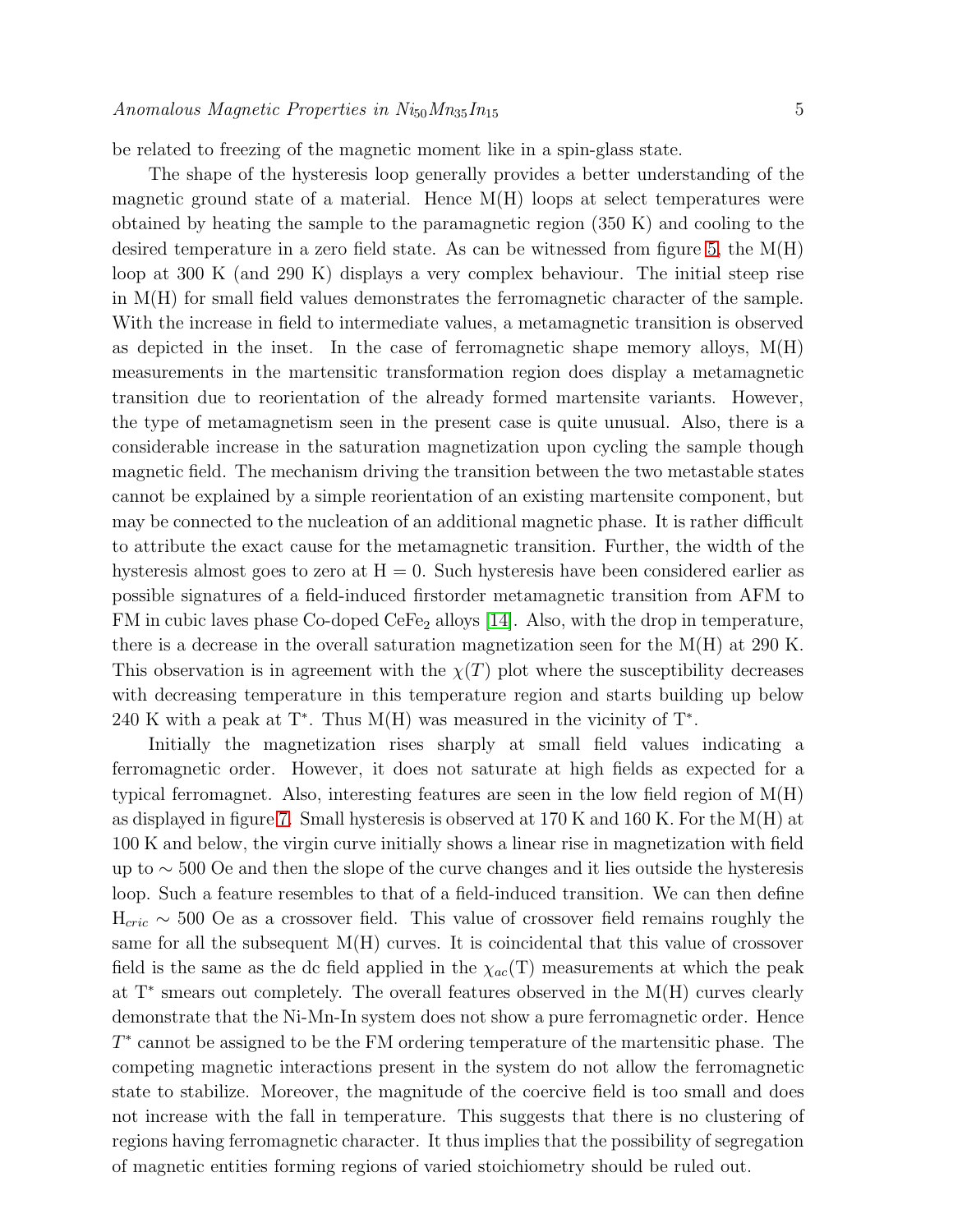M(H) at 10 K and 5 K show shifted loops with nearly zero coercive magnetization at  $H = 0$ . Typically, pinching of the hysteresis loop of this nature taking place along the magnetic field axis has been observed in systems like small coated particles, inhomogeneous materials, thin films and bilayer [\[15\]](#page-8-14). This effect is usually observed when the FM/AFM system is either zero field cooled in a demagnetized state or field cooled from above the Neel temperature of the antiferromagnet [\[16\]](#page-8-15). It is related to a FM/AFM exchange coupling interaction across the interface and believed to be due to the formation and pinning of domains either in the FM or in the AFM [\[17,](#page-8-16) [18\]](#page-8-17). The observation of such a feature in the low temperature magnetization for the present sample suggests a canted spin structure with ferromagnetic and antiferromagnetic spin components in zero magnetic field, and the ferromagnetism is field-induced. Hence the reduction in magnetization to almost zero upon martensitic transformation and the T ∗ signature is apparently due to incipient antiferromagnetic coupling inherent in the unit cell of the compound. The two interactions compete with each other throughout the measurement temperature range giving rise to complex behaviour in the magnetic properties of the Ni-Mn-In system.

Figure [8\(](#page-14-0)a) represents the temperature dependence of resistivity measured in the region 5 K to 380 K. The most striking feature here is the large jump in the resistivity of  $Ni_{50}Mn_{35}In_{15}$  at room temperature. When viewed from the high temperature side, a change in slope of  $\rho(T)$  is seen at about ~ 310 K. This is the signature of ferromagnetic ordering. At about 302 K, the resistivity sharply increases resulting in a large steplike feature at the start of the martensitic transition. With further fall in temperature the overall resistivity does not seem to change much down to the lowest measurement temperature.

A small step or kink in resistivity has routinely been observed for several other martensitic materials. Infact, such a feature along with the associated thermal hysteresis has traditionally been considered as the signature for martensitic transition (see for example reference [\[19\]](#page-8-18)). The reason for the step /kink is believed to be the trapping of electrons in the nested regions of the Fermi surface due to long range structural ordering formed as a consequence of martensitic phase change. And the nesting vector corresponds to the modulation of martensite formed [\[20,](#page-8-19) [21,](#page-8-20) [22\]](#page-8-21). However, after the transformation is complete,  $\rho$  in the martensitic phase can be extrapolated to match with the curve obtained before the transition had occurred. What makes the observed step like feature special in  $Ni_{50}Mn_{35}In_{15}$  is the accompanying change in magnitude of resistivity. It may be noted that the change in  $\rho(T)$  is about ~40% in this case.

The anomalous feature in the  $\rho(T)$  of Ni<sub>50</sub>Mn<sub>35</sub>In<sub>15</sub> resembles to that observed in the intermetallic compounds undergoing a transition to AFM state. A typical example being  $CeFe<sub>2</sub>$  and its substitutional derivatives [\[14,](#page-8-13) [23\]](#page-8-22). In such cases, a rise in resistivity after the AFM transition is said to be due to the formation of super-zone gap. Due to the establishment of the AFM sublattice, the underlying zone boundaries get re-defined giving rise to a gap at the Fermi level. The conduction electrons thus have to overcome this gap resulting in a large anomaly in the transport property of the AFM state. The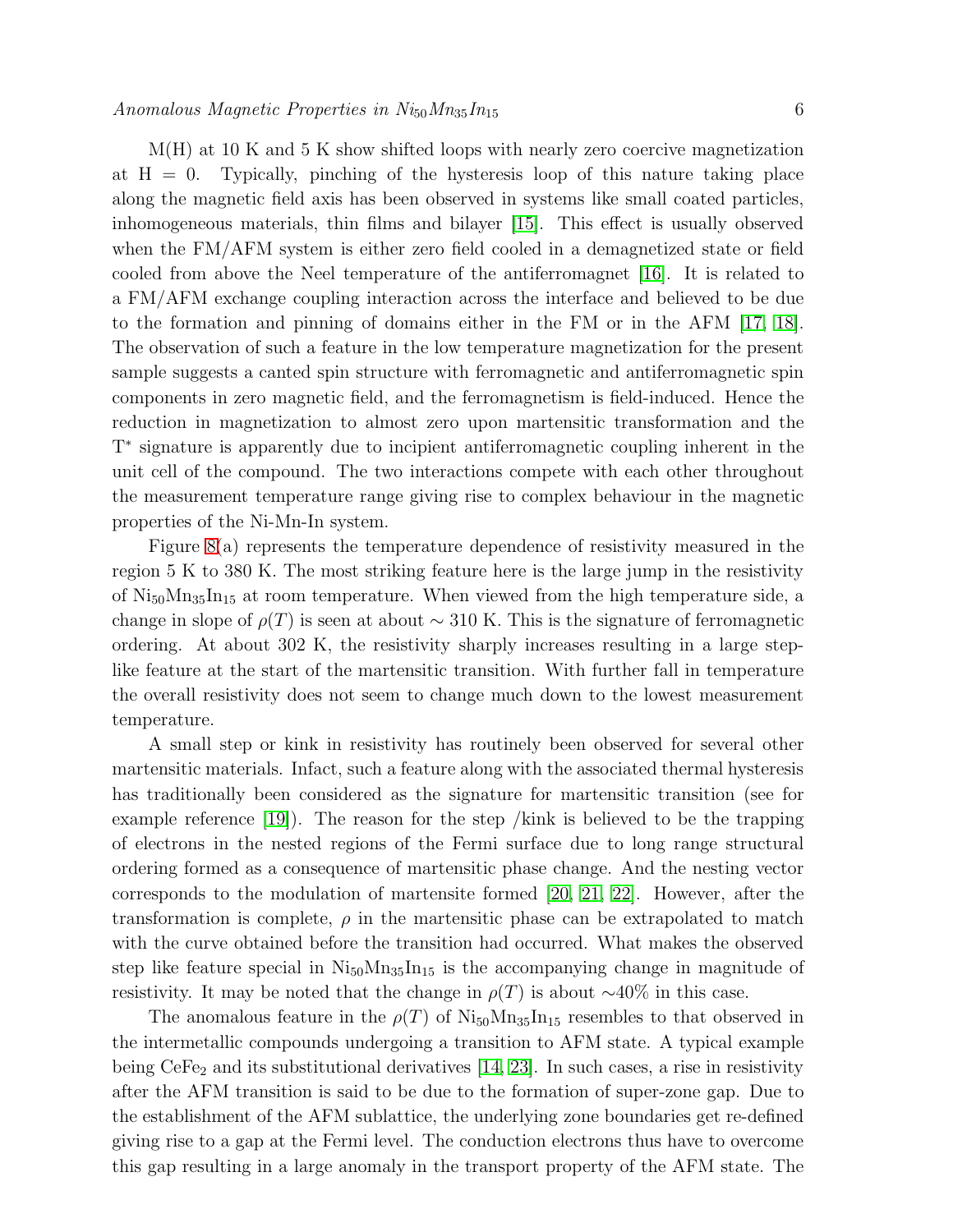magnetic properties of  $Ni_{50}Mn_{35}In_{15}$  already reveals a possibility of AFM interactions being present in the system along with the underlying FM ones. Thus the anomalous feature in the  $\rho(T)$  and all other aforementioned measurements indicate that the AFM interactions develops when the system heads towards the structural transition. To ascertain this further, we measured resistivity as a function of temperature in constant magnetic fields. The  $\rho(T)$  curves in the presence of different magnetic fields show a very similar behavior to that at zero field. However, the martensitic transition temperature shifts to lower value with the increase in the magnetic field. The  $\rho(T)$  curves at a magnetic field of 5 T and 9 T are also shown in figure  $8(a)$ . This trend implies that the magnetic field suppresses the structural phase transition temperature and stabilizes the FM phase. This observation is in congruence to that observed in figure  $8(b)$  where a decrease in the  $T_M$  is observed in the field cooled data recorded at 1 T field. Also, the hysteresis observed in the field cooled and field warmed magnetization data further indicates the first order nature of the martensitic transformation. The antiferromagnetic interaction is seen to couple strongly with the martensitic phase transformation.

Magnetism in Heusler alloys has always been fascinating and continues to attract a lot of research interests till date [\[24\]](#page-8-23). As follows from the magnetic properties of  $Ni_{50}Mn_{35}In_{15}$ , the system exhibits complex interplay between ferro- and antiferromagnetic order. The competition between these two magnetic interactions exists through the entire temperature range of measurement up to  $T_C$ . Microscopically, the formation of the competing phases can be related to the interatomic exchange interactions that are dominated by separation between atoms and the change in conduction electron density. In the Mn- based Heusler systems, the spatial separation between the neighbouring Mn atoms being comparatively large ( $\sim 4\text{\AA}$ ), a considerable direct overlap of Mn 3d states is not observed here. Consequently, an indirect RKKY type exchange mediated via the conduction electrons of the system is often revoked to describe the magnetic ordering in these materials [\[25\]](#page-8-24). In addition, if such systems undergo a martensitic transition, the change in interatomic distances upon transformation are expected to highly manipulate the magnetic interactions.

Amongst the stoichiometric  $Ni_2MnZ$  ( $Z = Ga$ , In, Sn, Sb), only  $Ni_2MnGa$  undergoes a martensitic transformation. Experimentally, all of them are ferromagnetic and have similar values of the Curie temperature. In the case of  $Ni<sub>2</sub>MnIn$ , the ferromagnetic ordering takes place at  $T_C = 315$  [\[6\]](#page-8-5) and the martensitic transformation is observed only in the non-stoichiometric, Mn rich compositions. The ordered crystal structure in such Mn rich composition contains excess Mn atoms at the In site in addition to its regular  $\left(\frac{1}{4}, \frac{1}{4}\right)$  $\frac{1}{4}, \frac{1}{4}$  $\frac{1}{4}$ ) sites. We have previously studied the local crystal structure of these systems in the cubic and martensitic phase and obtained the exact interatomic separation between constituent atoms in both the phases [\[26\]](#page-8-25). In the cubic phase, Ni<sub>50</sub>Mn<sub>35</sub>In<sub>15</sub> has a lattice parameters of  $\sim$  6.04 Å . Accordingly, the Mn atoms which substitute In atoms develop an additional Mn-Mn interaction at  $\sim 2.911 \text{ Å}$  with a 4.2 coordination number. While the separation between Mn atoms present at its own site is  $4.27\text{\AA}$  with coordination number 12. Since the magnetic coupling between atoms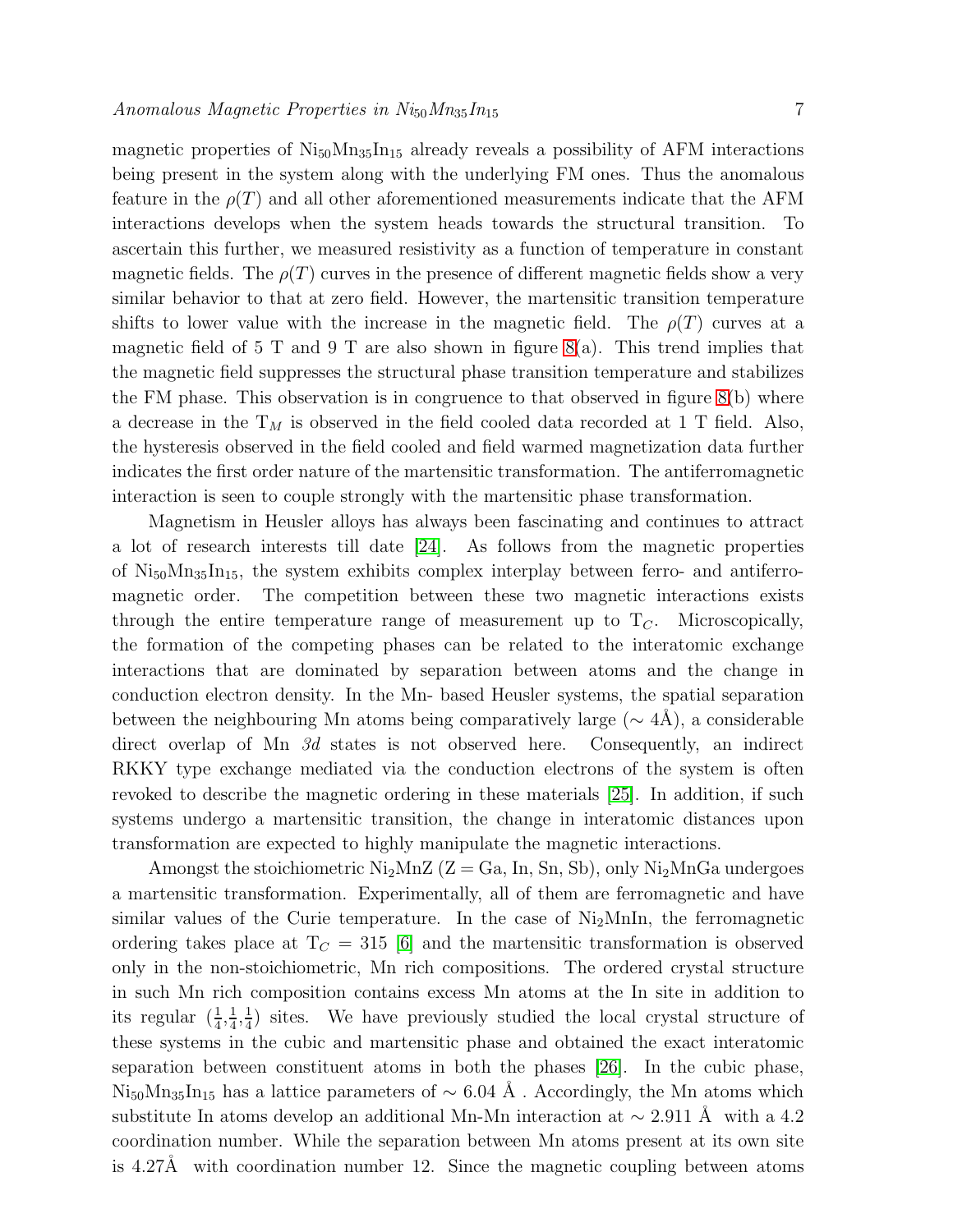is governed by the interatomic separation, the Mn-Mn interactions at  $4.27\text{\AA}$  is FM in nature. While the coupling between Mn atoms at  $\sim 2.91 \text{ Å}$  apart, must be AFM. The AFM nature of such correlations have previously been anticipated from high resolution neutron powder diffraction measurements on similar composition,  $Ni_{50}Mn_{34}Sn_{16}$  [\[27\]](#page-8-26). However it is important to note that no additional diffraction peaks corresponding to an antiferromagnetic sublattice was observed in this measurements.

Moreover, it is also known from the local structure study of  $Ni_{50}Mn_{35}In_{15}$  that the cubic structure gets highly unstable with Mn atoms moving with largest amplitude of displacement as the  $T_M$  is approached. Such vibration of Mn atoms from its crystallographic position weakens the FM sublattice leading to its collapse at the structural phase transformation. The subsequent change in interatomic separation further uncovers the AFM sublattice interactions. These AFM interactions drive the system to nearly zero magnetic moment.

Once the structural transformation is complete and the martensitic phase is fully established, the constituent atoms cease to move vigorously. This is reflected in the low temperature bond distance and the associated thermal mean square variation. The change in crystal symmetry generates Mn-Mn bond at  $2.89 \text{ Å}$  with coordination number 4.2, while the Mn-Mn bonds at  $4.27 \text{ Å}$  in the cubic phase split into two correlations: 4.19 Å with coordination number  $8$  and  $4.4\text{\AA}$  with coordination number 4. The underlying magnetic interactions also get re-established with such a change and the associated FM/AFM interactions start competing resulting in an anomaly like at T<sup>∗</sup> in the temperature dependent magnetization measurements. The relative strength of the two magnetic interactions depends on the magnitude of the applied field. The average Mn-Mn distance for ferromagnetic interaction (i.e.  $4.19 \text{ Å}$  and  $4.4\text{Å}$ ) in the martensitic phase equals the Mn-Mn distance in the cubic phase. Thus though AFM interactions intensify during the process of martensitic transition, the FM phase emerges upon completion of the structural phase transformation and continues to dominate. Small magnetic field values are sufficient to strengthen the FM order further and help restore it. The two magnetic interactions compete for dominance and continue to co-exist.

# 4. Conclusion

In conclusion, for the non-stoichiometric Ni-Mn-In compounds the substituent has a crucial bearing on its magnetic properties. Based on our ac susceptibility and dc magnetization study it is clear that the origin of the anomalous magnetization behaviour of  $Ni_{50}Mn_{35}In_{15}$  and the exotic properties associated with it are an outcome of competing FM/AFM magnetic interactions. The AFM interactions manifests when the system heads towards structural instability. In the low temperature region, the short-range antiferromagnetic correlations are easily suppressed by magnetic fields exceeding few hundred Oesterds once the structural transformation is complete.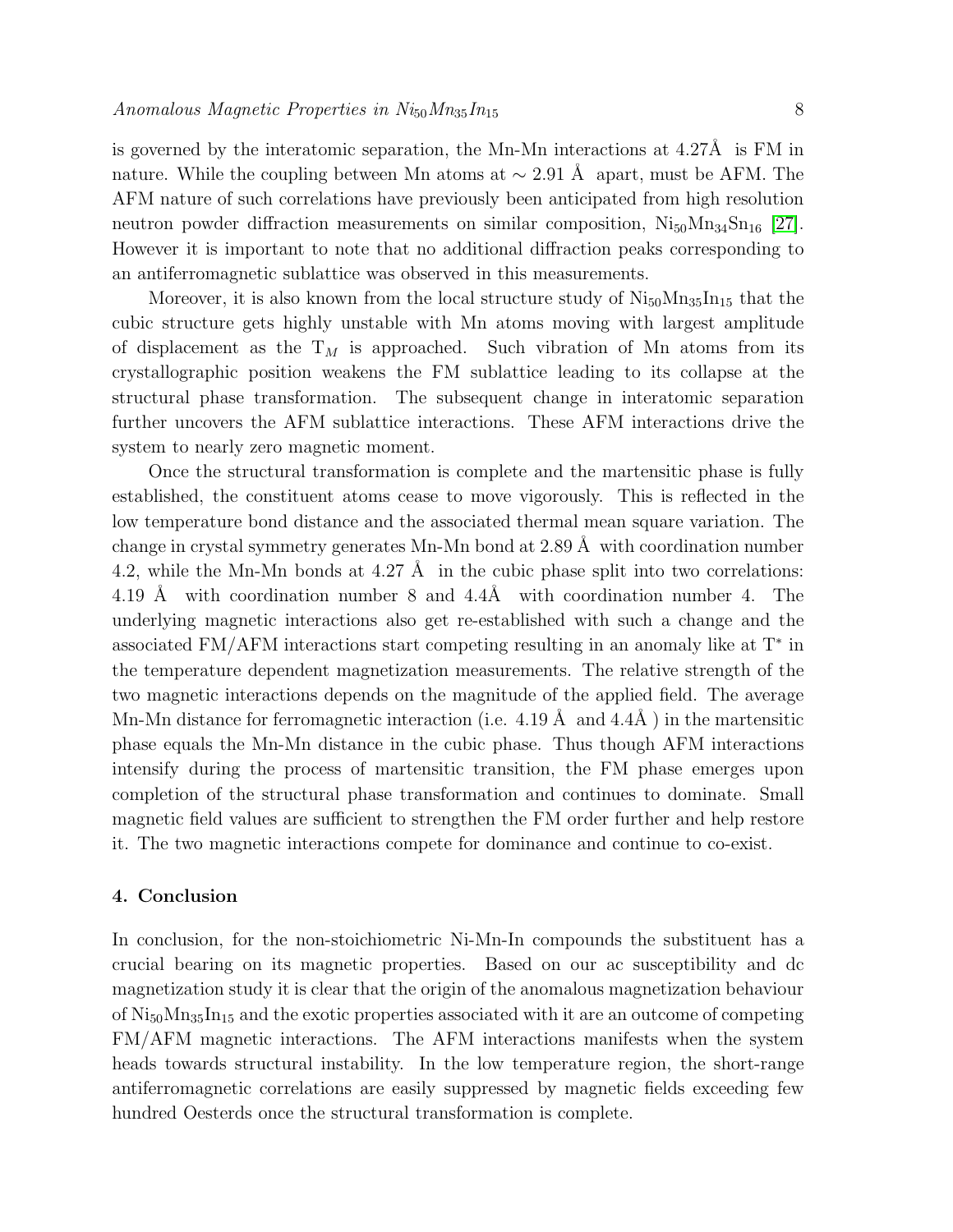## <span id="page-8-0"></span>References

- <span id="page-8-1"></span>[1] Sutou Y, Imano Y, Koeda N, Omori T, Kainuma R, Ishida K and Oikawa K, 2004 *Appl. Phys. Lett.* 85, 4358
- <span id="page-8-2"></span>[2] Webster P J, Zeibeck K R A, Town S L and Peak M S, 1984 *Philos. Mag* 49, 295
- <span id="page-8-3"></span>[3] Ullakko K, Huang J K, Kanter C, O'Handley R C and Kokorin V V, 1996 *Appl. Phys. Lett.* 69, 1966
- <span id="page-8-4"></span>[4] Tickle R and James R D, 1999 *J. Magn. Magn. Mater.* 195, 627
- <span id="page-8-5"></span>[5] Sozinov A, Likhachev A A, Lanska N and Ullakko K, 2002 *Appl. Phys. Lett.* 80, 1746
- [6] Webster P J and Ziebeck K R A, 1988 *Alloys and Compounds of d-Elements with Main Group Elements*, P. 2, edited by Wijn H R J, Landolt-Börnstein, New Series, Group III,  $19/c$ (Springer, Berlin) 75184
- <span id="page-8-7"></span><span id="page-8-6"></span>[7] Krenke T, Acet M, Wassermann E F, Moya X, Manosa L and Planes A, 2006 *Phys. Rev.* B 73, 174413
- <span id="page-8-8"></span>[8] Yu S Y, Liu Z H, Liu G D, Chen J L, Cao Z X, Wu G H, Zhang B and Zhang X X, 2006 *Appl. Phys. Lett.* 89, 162503
- <span id="page-8-9"></span>[9] Pathak A K, Khan M, Dubenko I, Stadler S and Ali N, 2007 *Appl. Phys. Lett.* 90, 262504
- <span id="page-8-10"></span>[10] Bhobe P A, Priolkar K R and Nigam A K, 2007 *Appl. Phys. Lett.* 91, 242503
- <span id="page-8-11"></span>[11] Sharma V K, Chattopadhyay M K and Roy S B, 2007 *J. Phys. D: Appl. Phys.* 40, 1869
- <span id="page-8-12"></span>[12] Albertini F, Morellon L, Algarabel P A, Ibarra M R, Pareti L, Arnold Z and Calestani G, 2001 *J. Appl. Phys.* 89, 5614
- <span id="page-8-13"></span>[13] Kasper J S and Kouvel J S, 1959 *J. Phys. Chem. Solids* 11, 231
- <span id="page-8-14"></span>[14] Ali N and Zhang X, 1992 *J. Phys.: Condens. Matter* 4, L351
- <span id="page-8-15"></span>[15] Nogues J and Schuller I K, 1999 *J. Magn. Magn. Mater.* 192, 203
- <span id="page-8-16"></span>[16] Brück S, Sort J, Baltz V, Suriãch S, Muñoz J S, Dieny B, Baró M D and Nogués J, 2005 *Adv. Mater.* 17, 2978
- <span id="page-8-17"></span>[17] Zhang S and Li Z, 2001 *Phys. Rev.* B 65, 054406
- [18] Miltényi P, Gierlings M, Keller J, Beschoten B, Güntherodt G, Nowak U and Usadel K D, 2000 *Phys. Rev. Lett.* 84, 4224
- <span id="page-8-19"></span><span id="page-8-18"></span>[19] Vasil'ev A N, Buchel'nikov V D, Takagi T, Khovailo V V, and Estrin E I, 2003 *Phys. Usp.* 46, 559 and references therein.
- <span id="page-8-20"></span>[20] Zhao G L, Leung T C, Harmon B N, Keil M, M¨ullner M and Weber W, 1989 *Phys. Rev.* B 40, 7999
- [21] Wilkinson I, Hughes R J, Major Zs, Dugdale S B, Alam M A, Bruno E, Ginatempo B and Giuliano E S, 2001 *Phys. Rev. Lett.* 87, 216401
- <span id="page-8-22"></span><span id="page-8-21"></span>[22] Velikokhatnyi O I and Naumov I I, 1999 *Phys. Solid State.* 41, 617
- <span id="page-8-23"></span>[23] Garde C S, Ray J and Chandra G, 1990 *Phys. Rev.* B 42, 8643
- <span id="page-8-24"></span>[24] Sasioglu E, Sandratskii L M and Bruno P, 2008 *Phys. Rev.* B 77, 064417
- <span id="page-8-25"></span>[25] Kübler J, Williams A R and Sommers C B, 1983 *Phys. Rev.* B **28**,1745
- <span id="page-8-26"></span>[26] Bhobe P A, Priolkar K R and Sarode P R, 2008 *J. Phys. D: Appl. Phys.* 41, 045004
- [27] Brown P J, Grandy A P, Ishida K, Kainuma R, Kanomata T, Neumann K-U, Oikawa K, Ouladdiaf B and Ziebeck K R A, 2006 *J. Phys.:Condens. Mater.* 18, 2249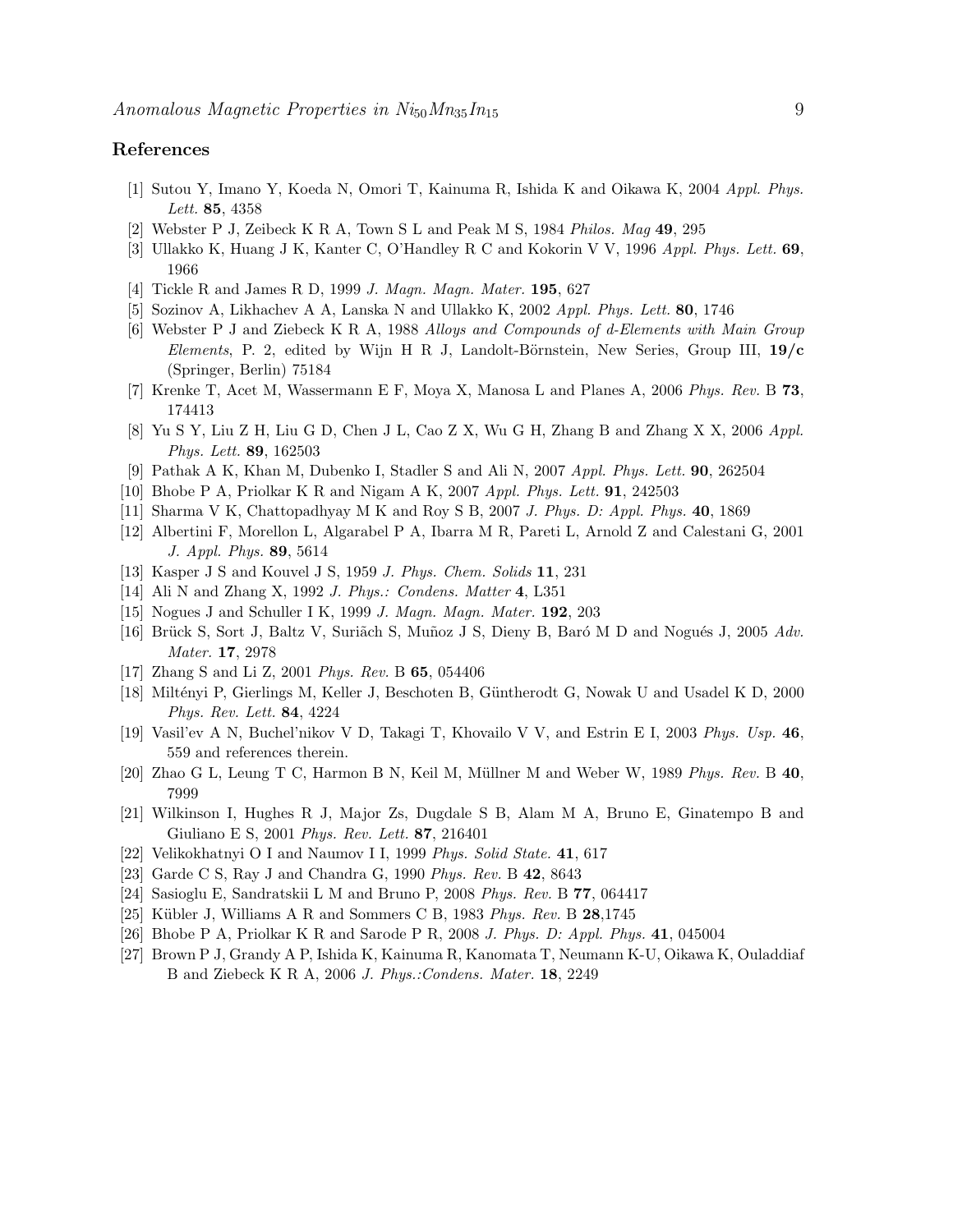

<span id="page-9-0"></span>Figure 1. Magnetization as a function of temperature measured while cooling in zero field state with nominal field of 5 Oe. Inset shows the drop in magnetization that occurs upon martensitic transition.



<span id="page-9-1"></span>Figure 2. The real component of  $\chi_{ac}$  for  $Ni_{50}Mn_{35}In_{15}$  measured after cooling the the sample from room temperature to 5 K in zero field.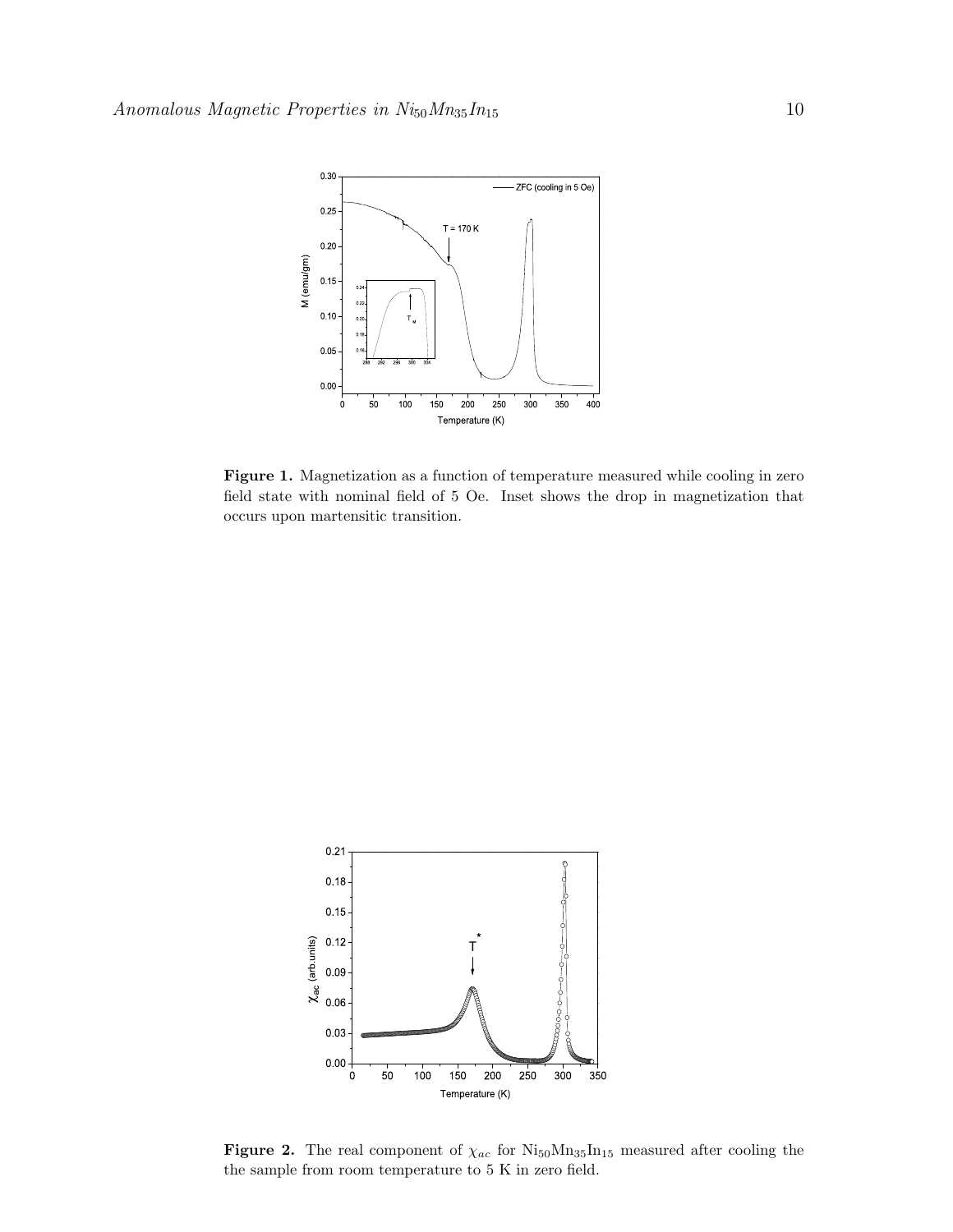

<span id="page-10-0"></span>Figure 3. (Colour online)  $\chi_{ac}(T)$  measured at  $f = 133$  Hz in different dc fields. The intensity of the peak-like anomaly at T<sup>∗</sup> decreases with increasing field. The inset shows the appearance of a hump like feature at a lower temperature in the  $H = 500$ Oe data after the peak at T<sup>∗</sup> has considerably been suppressed.



<span id="page-10-1"></span>**Figure 4.** (Colour online) The region around T<sup>\*</sup> is shown for the real component of  $\chi_{ac}$ vs T measured at different frequencies. T<sup>∗</sup> does not show any systematic dependence on *f*.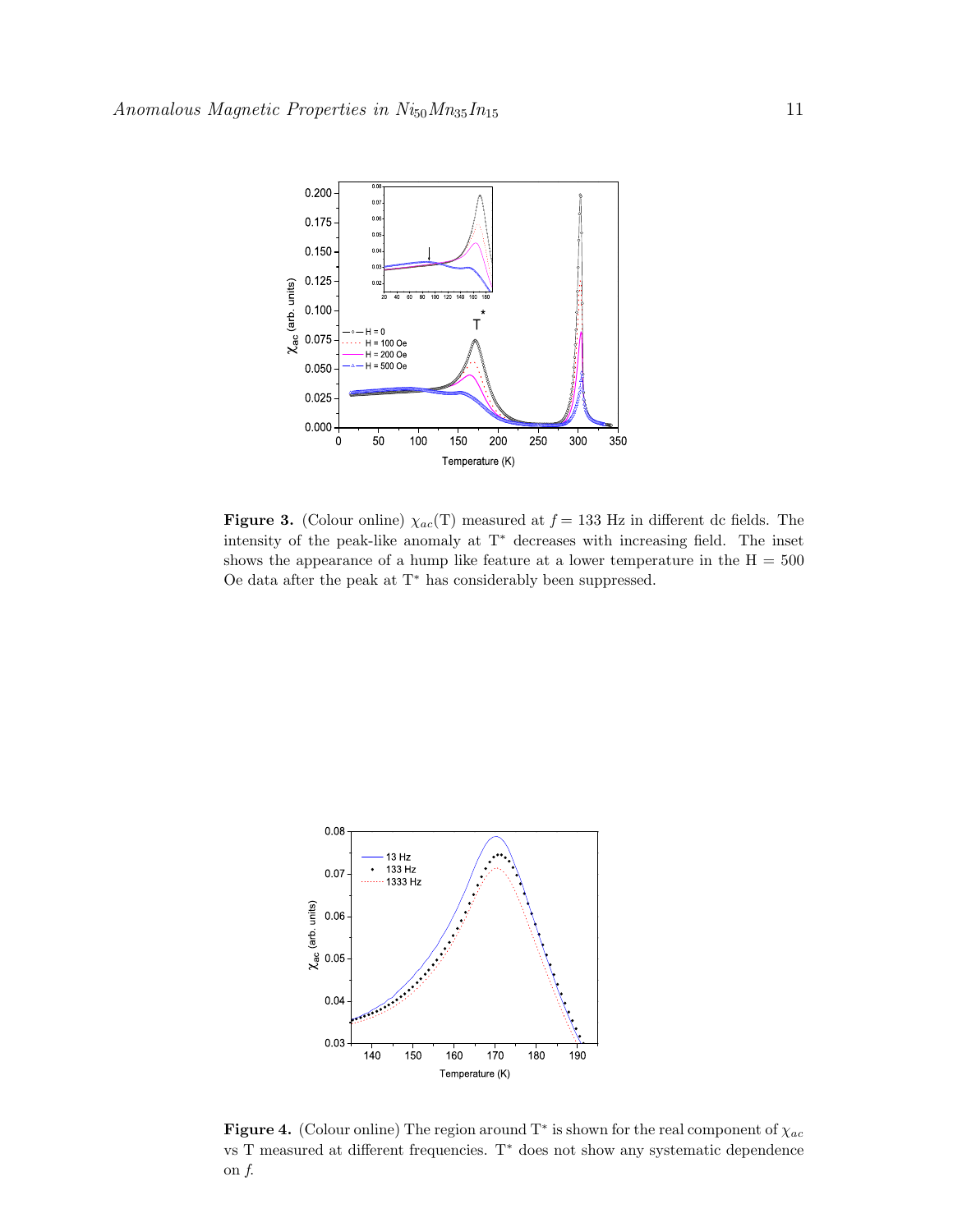

<span id="page-11-0"></span>Figure 5. (Colour online) Magnetization as a function of applied field recorded in the vicinity of the martensitic transition. The metamagnetic character is seen at intermediate field values as shown in the inset.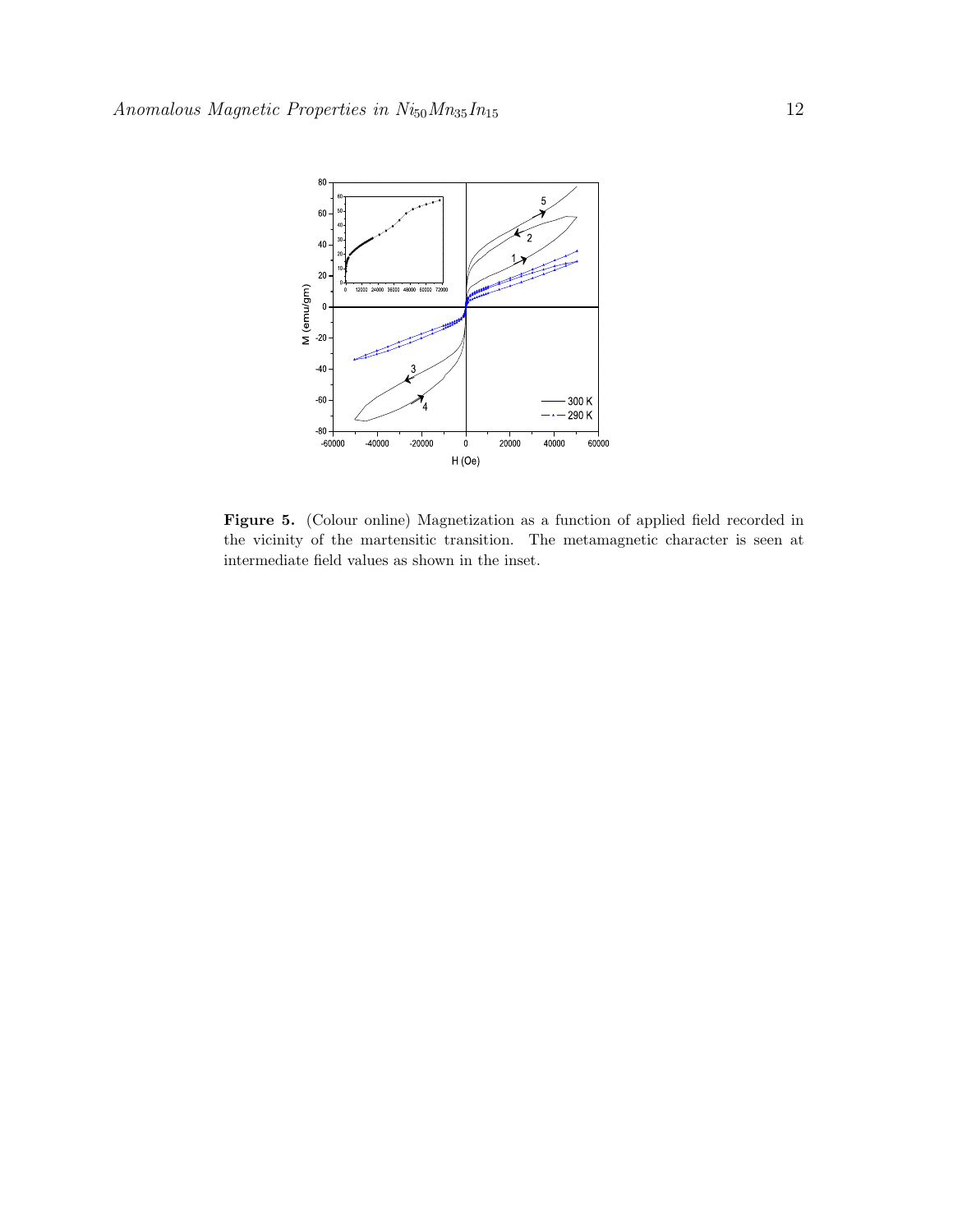

Figure 6. (Colour online) M(H) loops at different temperatures below  $T^*$ . Measurements were carried out by sweeping the field from  $+5$  T to  $-5$  T. A magnified view for a smaller field interval is shown here for clarity. Data points for the virgin curve is shown as solid circles while for the rest of the loop it is shown with empty circles.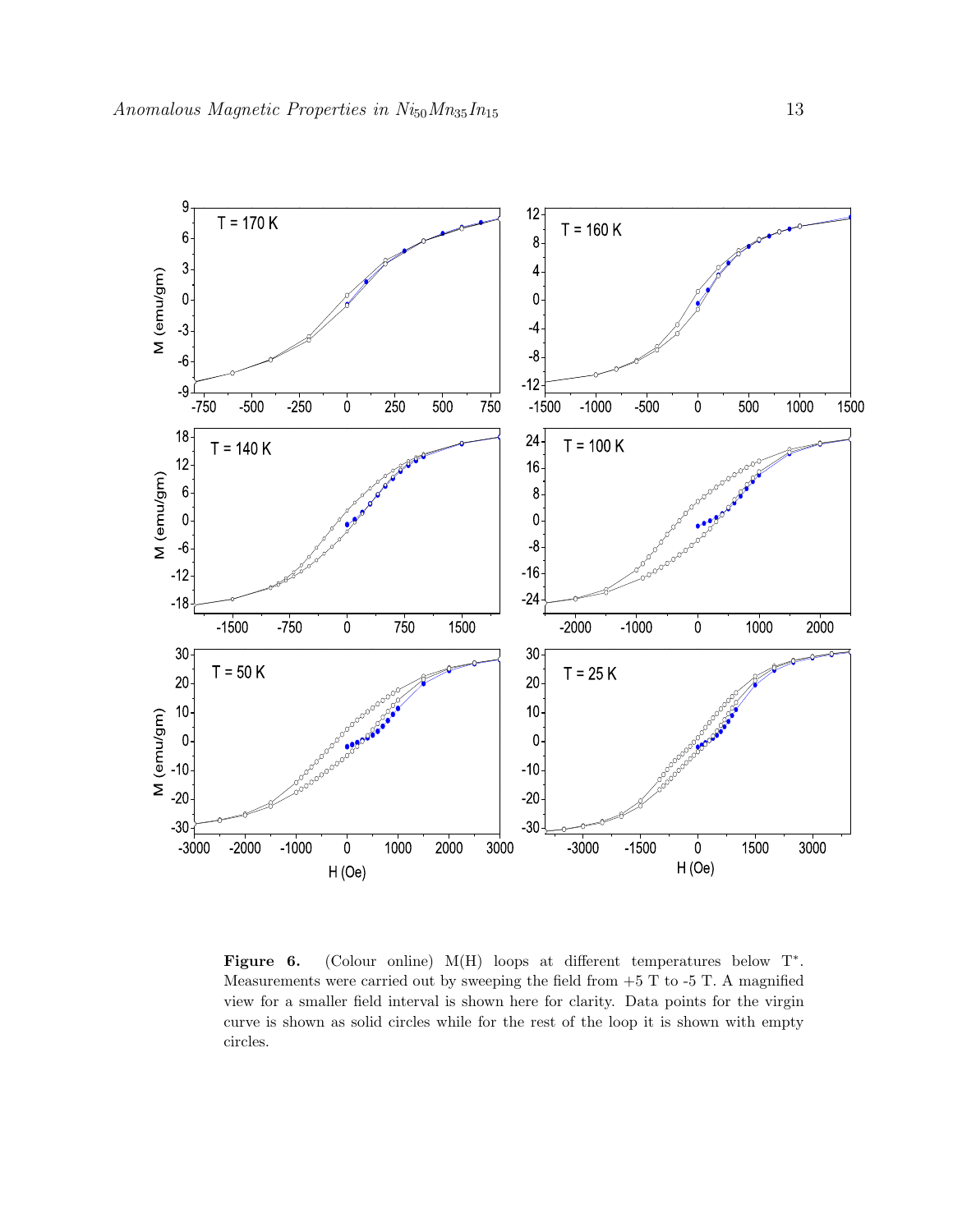

<span id="page-13-0"></span>Figure 7. (Colour online) The double shifted loops obtained at 10 K and 5K are represented. The virgin curve is shown as solid circles while for the rest of the loop it is shown with empty circles. Measurements were carried out from +5T to -5T. A magnified view is shown here.